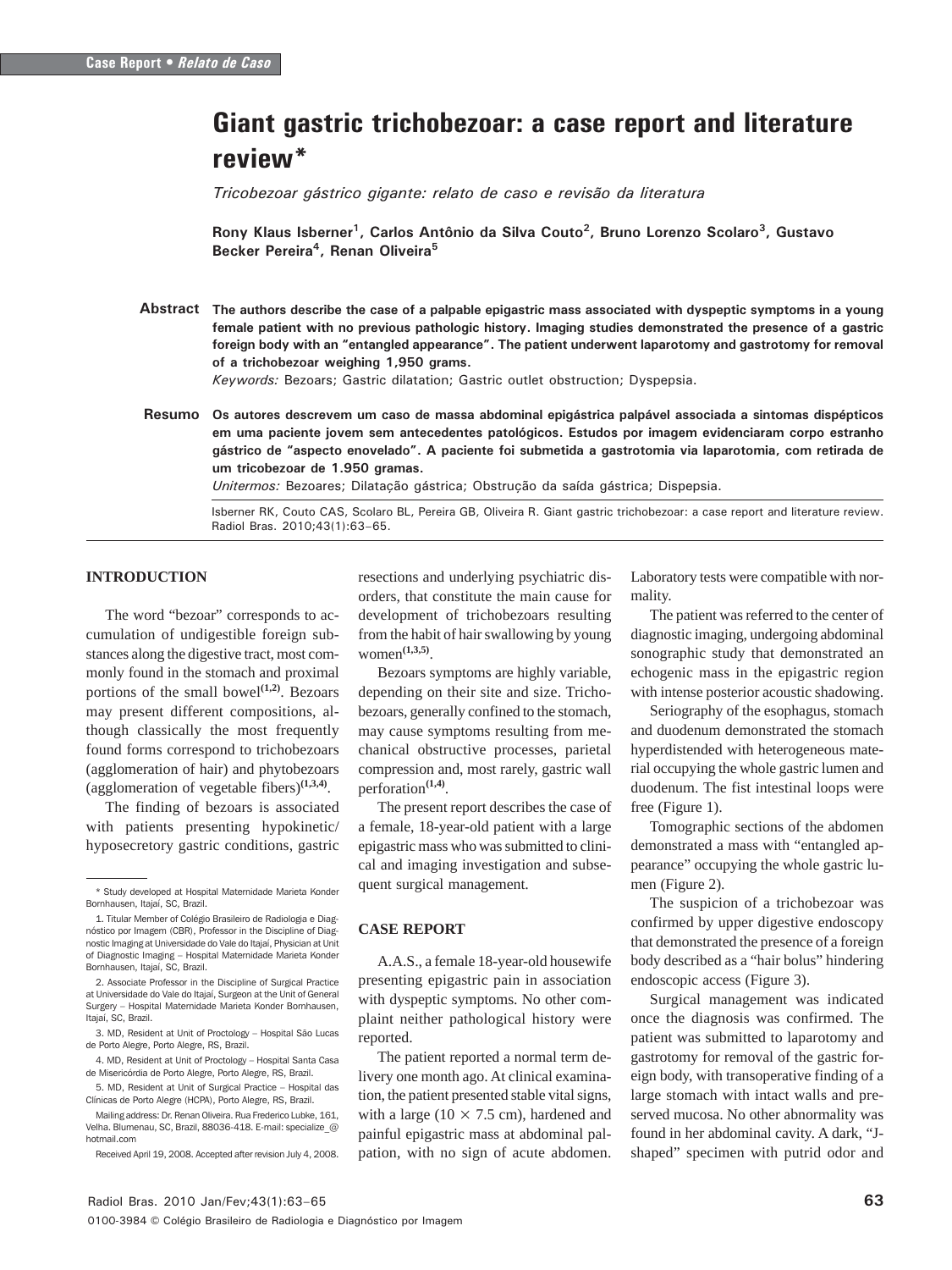

Figure 1. Contrast-enhanced panoramic radiograph of stomach. Gastric distension with loss in the definition of the usual mucosal relief, poor opacification, and linear images involved by the contrast medium.

weighing 1950 grams was removed (Figure 4). The patient presented a satisfactory progression and was discharged at the third postoperative day, being referred to the psychiatric ambulatory for follow-up.

#### **DISCUSSION**

Bezoars were originally described by reports dated 1000 years BC as found in the stomach of mountain goats in the Western region of Persia. At that time, it was commonly believed that bezoars extracted from animals had purifying and healing properties in cases of arsenic poisoning. Bezoars were considered as extremely powerful amulets. Currently, bezoars can be found in the gastrointestinal tract of several ruminants such as sheep, llamas, etc. $(1,5)$ .

Additionally to the classical trichobezoar (hair bolus) and phytobezoar (concretion of vegetable fibers), bezoars may also present different compositions such as stones, plastic, cotton, medicines (anti-acids) and resin fibers**(1,3,4)**.

In the clinical practice, bezoars correspond to rare findings. Trichobezoars incidence is highest in women aged under 30 years, with history of trichophagia present in 50% of cases, generally from early childhood and considered by specialists as a per-



Figure 2. Axial computed tomography image at the level of the gastric body demonstrating a mass with "entangled appearance" occupying the whole lumen.



Figure 3. Upper digestive endoscopy. Foreign body typically corresponding to a trichobezoar occupying the whole gastric lumen and hindering endoscopic access.

sonality disorder analogous to finger nail biting**(1)**. It is known that patients with mild pathological psychiatric symptoms, such as sporadic trichophagia, may present worsening of symptoms as they are submitted to strong emotional burden like during gestation**(4)**. In the present case, the pregnancy may have accelerated the development of the trichobezoar resulting from the trichophagia worsening in association with the gastrointestinal hypomotility that is a typical physiological phenomenon during gestation. Additionally it must be considered that the finding of a palpable mass during the gestation is masked by the large uterine volume.

Trichobezoar symptoms depend on the site and size of the mass, besides the degree of functional involvement of the affected segment. Stomach trichobezoars may cause



Figure 4. Surgical specimen. Gastric trichobezoar weighing 1,950 grams.